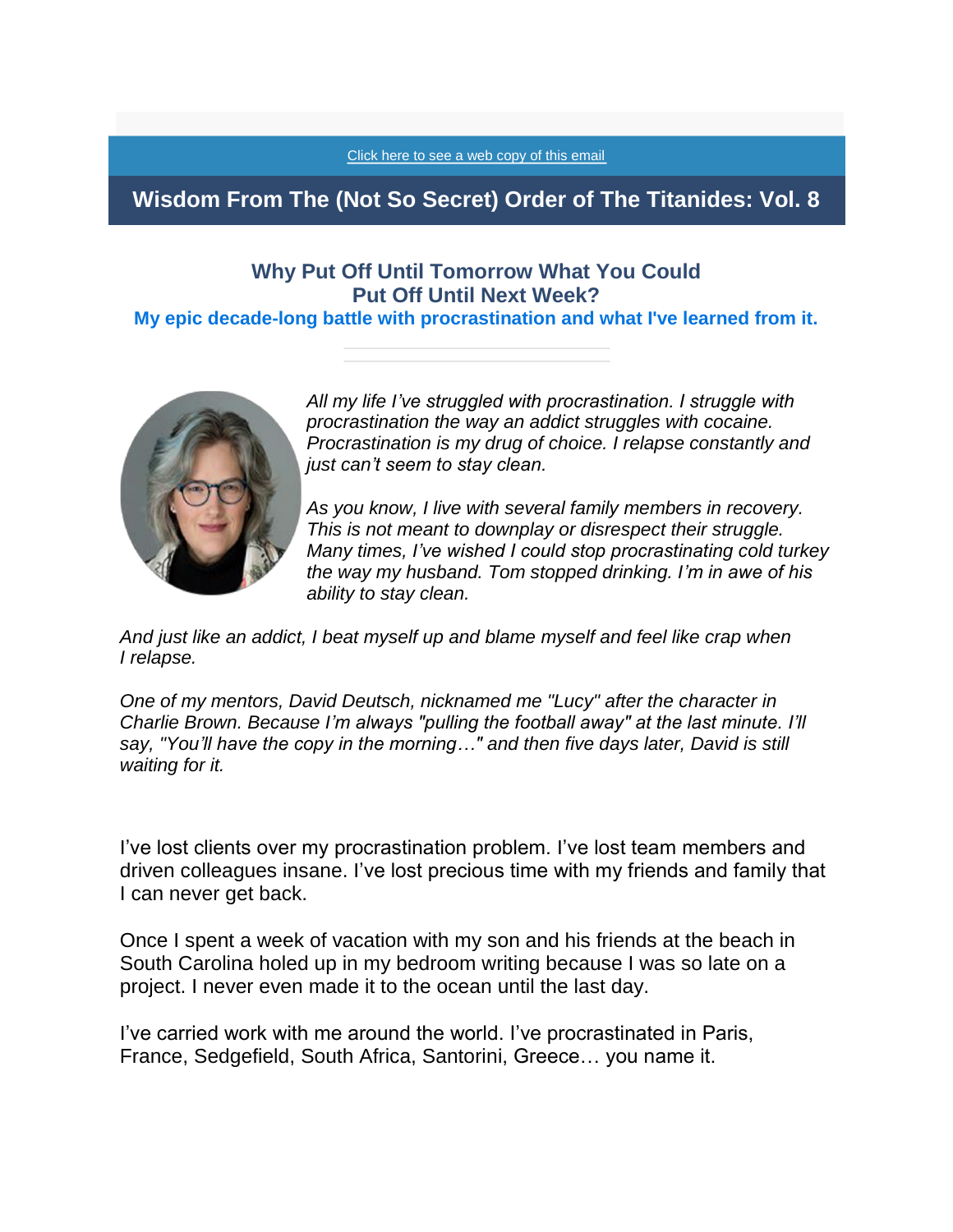I will read trashy romance novels… binge watch Grey's Anatomy on Netflix… run senseless errands at Target… buy stuff I don't need on Amazon… and consume massive quantities of sugar and fried foods…all just to avoid writing. Oh, and Tom gets lucky a lot when I procrastinate too.

I procrastinate until the deadline is right on top of me and then I drop everything – family, vacation, sanity, sleep – just to finish the project. It's an all or nothing proposition. Procrastinate until the last minute then sacrifice everything and write like a bat out of hell, living on Snickers bars and Red Bull for the next three weeks.



### **If You're a Procrastinator Like Me, It Could be Killing You**

All this procrastination is killing me… literally. In fact, I just read research that shows chronic procrastination destroys your physical and mental health. Procrastination leads to depression, anxiety, and general dissatisfaction. It's linked to chronic illness like hypertension and heart disease.

Personally, I've gained 20 pounds and given myself more panic attacks than I can count over the years. I wake up each morning in a cold sweat, freaking out about what I didn't do yesterday and anxious about what I need to do today. It's a miserable way to live.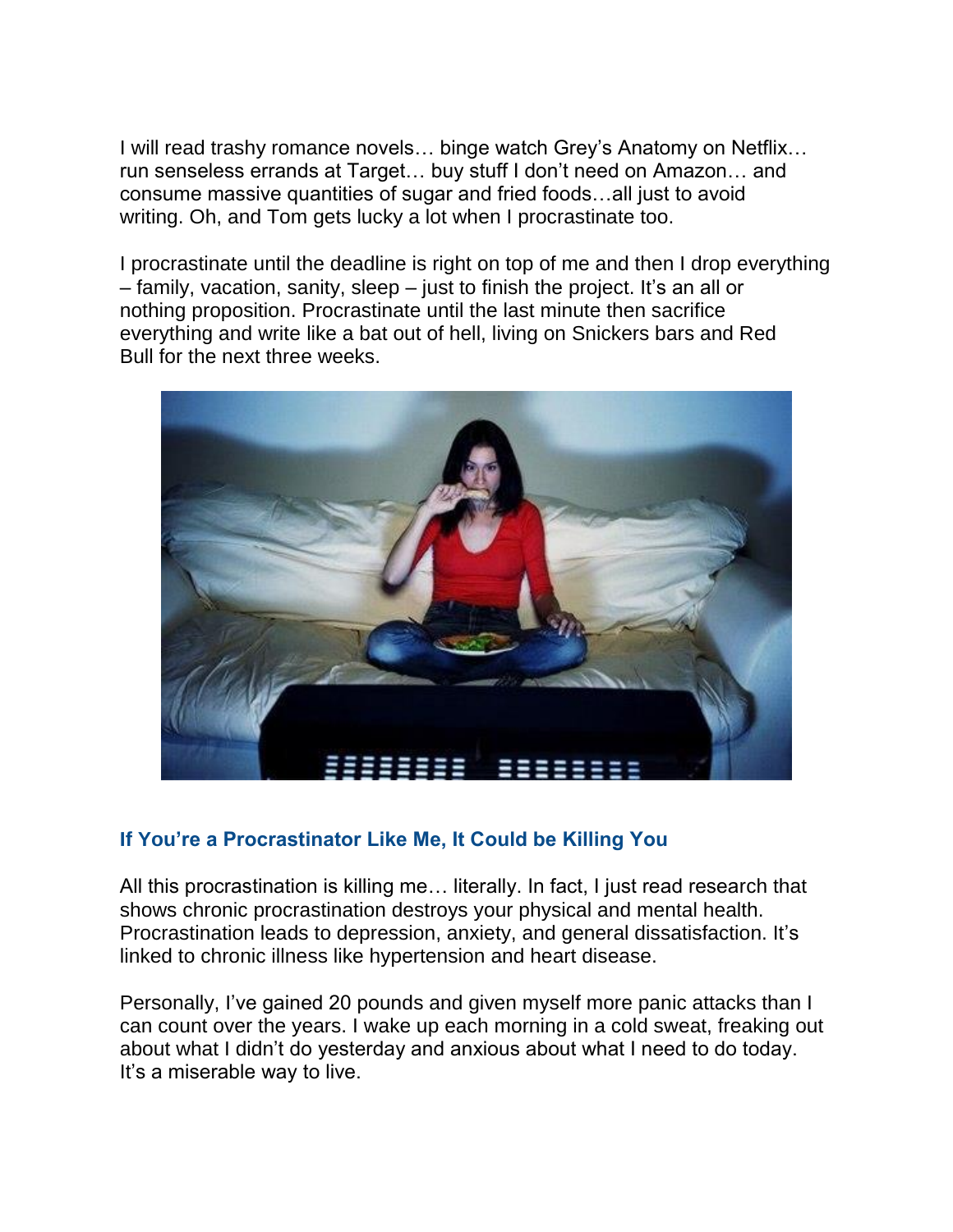Dealing with procrastination isn't just about being more productive. It's about saving your sanity and your health as well.

Now I wish this was some kind of "reformed whore" story where I could tell you that I've conquered my procrastination habit and then preach the solution to you. But I can't.

What I can tell you is that I'm getting better. I've learned key coping strategies and they are helping. And I'm going to share them with you and I hope you'll share your ideas with me.

But first, I want to talk about what research shows actually causes us to procrastinate. Because it's NOT what you think…

#### **Good News, Fellow Procrastinators! We're Not Just Lazy… and We Don't Lack Self-Control**

The New York Times just ran a great series on taking back your attention. And they included a fascinating article on procrastination called, "Why You Procrastinate (It Has Nothing To Do With Self-Control)". Spoiler alert: It turns out that procrastination has NOTHING to do with being lazy!

Procrastination is its own special kind of mental torture, for masochists only. When you procrastinate, you usually know you are doing it. You know you should be doing the thing that you are avoiding, and you feel guilty as shit. It's completely irrational and can make you think you must be insane. Why do I do this to myself? Why would I knowingly do something that I know is only going to hurt in the long run?

#### **The Real Reason We Procrastinate**

Well, according to Dr. Fuschia Sirois, a psychology professor at the University of Sheffield, it turns out the real root cause of procrastination is our "inability to manage negative moods around a task."

In other words, procrastination is not a character flaw. Procrastination is a way of "coping with challenging emotions and negative moods caused by certain tasks."

If you are bored with a project… if you are anxious about how it will be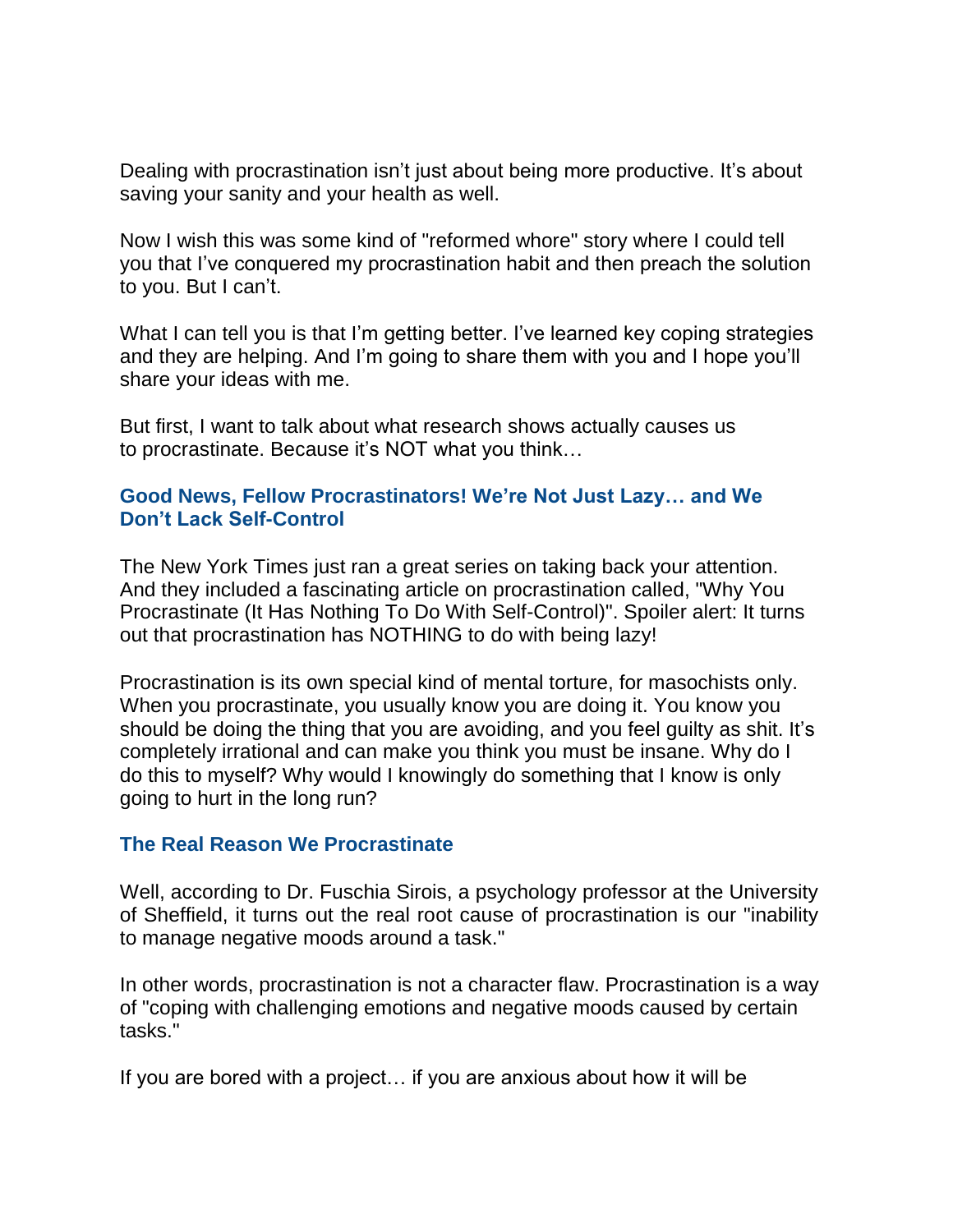received… if you are insecure about your ability to do it… if you're frustrated because you can't seem to please your copy chief or client… if you resent having to rewrite the copy yet again… if you are plagued with self-doubt about your writing ability… then you are MORE likely to procrastinate.

As Dr. Tim Pychyl put it, "Procrastination is an emotional regulation problem, not a time management problem." In other words, you might get more help from your shrink than your stopwatch.

Procrastination gurus Dr. Pychyl and Dr. Sirois teamed up on a 2013 study and they discovered that basically procrastination is an attempt to achieve "shortterm mood repair."

Basically, you feel anxious or fearful about a project or deadline so you "repair" your negative mood by doing something that gives you a quick hit of dopamine. You buy something you don't need… or you watch funny cat videos on Facebook… or you eat a Big Mac and fries. The result is that you feel better in the short term. Your bad mood is "fixed."

### **The Long-Term Cost of Putting Things Off**

The problem is this repair comes at the cost of your longer-term goal, dream or action. So, you might feel better in the short term if you eat that pint of Graeters black raspberry chip ice cream and binge watch Stranger Things, but you still have to face the client in the morning with the work not done.

Plus, procrastination kicks off a vicious cycle, as you know. The next day you face the email from the client asking where the copy is and you feel worse. You experience MORE stress, anxiety, and self-blame.

There is actually a name for feeling like crap after you've procrastinated. It's called "procrastinatory cognitions." That's a fancy name for all the vicious nasty thoughts we have about ourselves AFTER we procrastinate. Like… "You're an idiot. You can't do this. You're a fraud. You're lazy. And all the other nasty things you tell yourself." As you might guess, these thoughts only make us feel worse. So, of course, we reach for the ice cream and Netflix and the cycle starts all over again.

This is what makes procrastination so damaging to our bodies and our minds. We get stuck beating ourselves up, then we procrastinate for some relief.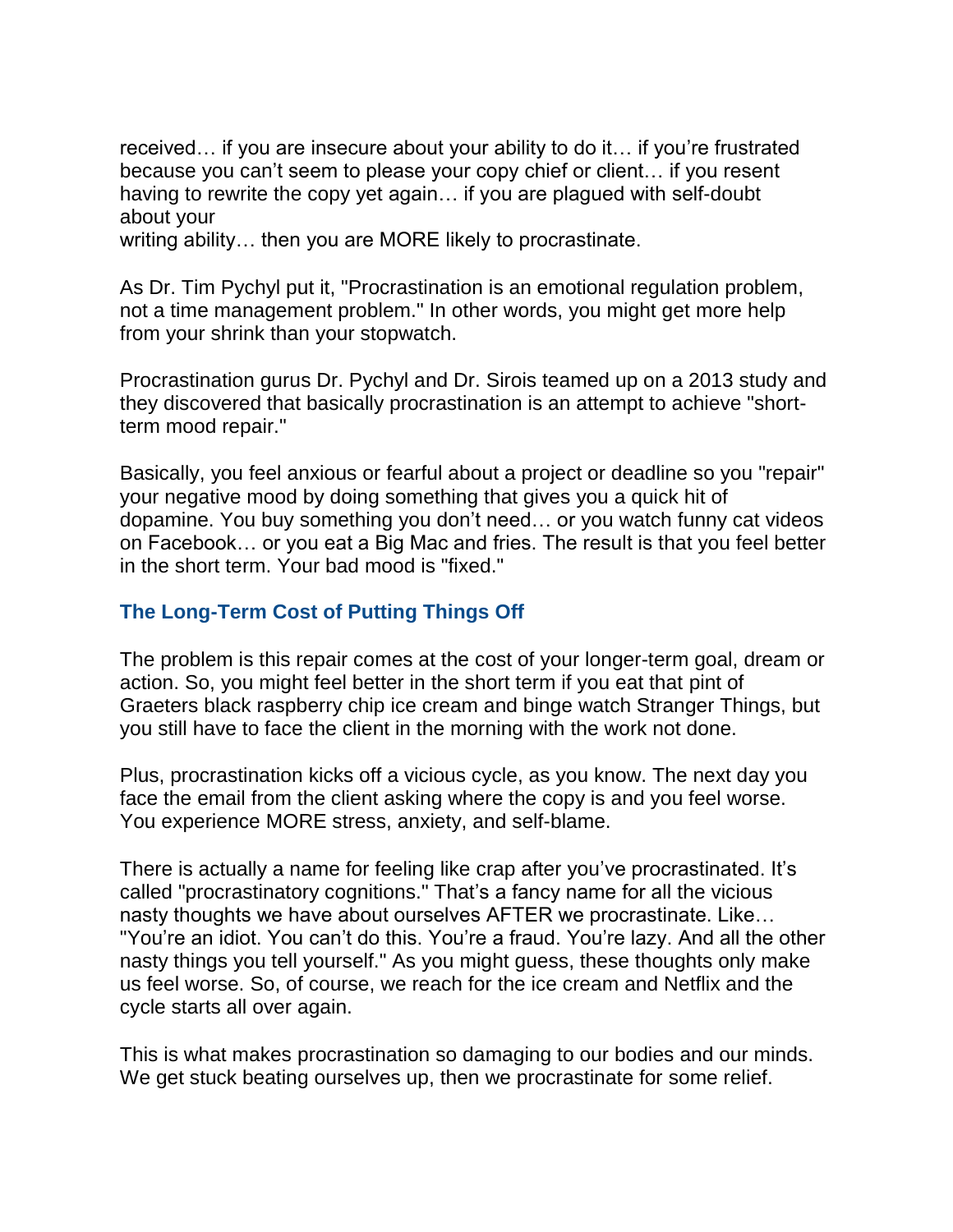Feeling worse, we beat ourselves up more. And the cycle continues. We end up stressed out, 20 pounds overweight, and months behind on deadlines.

### **Why We Avoid Tackling That Looming Task**

The part that makes this so irrational, is that we KNOW that we are only going to feel worse in the long run and yet we do it anyway. That's because according to U.C.L.A. scientists, our brains are hard-wired for present bias. We can't force our present self to do that boring painful task so we make our "future self" do it.

We think of her as some kind of alter ego super woman who won't mind doing the tasks tomorrow that we refuse to do today. In our minds, she's incredibly disciplined, brilliant, hard-working, and will conquer tall buildings in a single bound. "Let her deal with it," we think. And we go back to cruising Facebook, or Instagram, or Twitter.

It's the old saber tooth tiger "fight or flight." Researchers call it the "amygdala hijack," according to The New York Times. The amygdala is our "Watch Out!" early warning system. When we are stressed or anxious or insecure about doing a task, our amygdala treats it like a monster in the basement and starts screaming, "Don't go down those stairs! Stay away!" Our amygdala convinces us it's much safer to retreat to the couch than write those headlines. We could die, I tell you!

So now that you know the bad news… what's the good news? What can we do to stop procrastinating?

(And if you never procrastinate, you always turn your work in on time, and you've never missed a deadline in your life… I've got news for you. Researchers have discovered something called "precrastination." Go ahead and Google it. It's a thing. Turns out turning your work in early could be just as dangerous as turning it in late.)

#### **How to Fix the Procrastination Problem**

The bottom line is, if procrastination is an "emotional regulation" problem, then it follows that we need to learn to regulate our emotions better.

So how do you do this?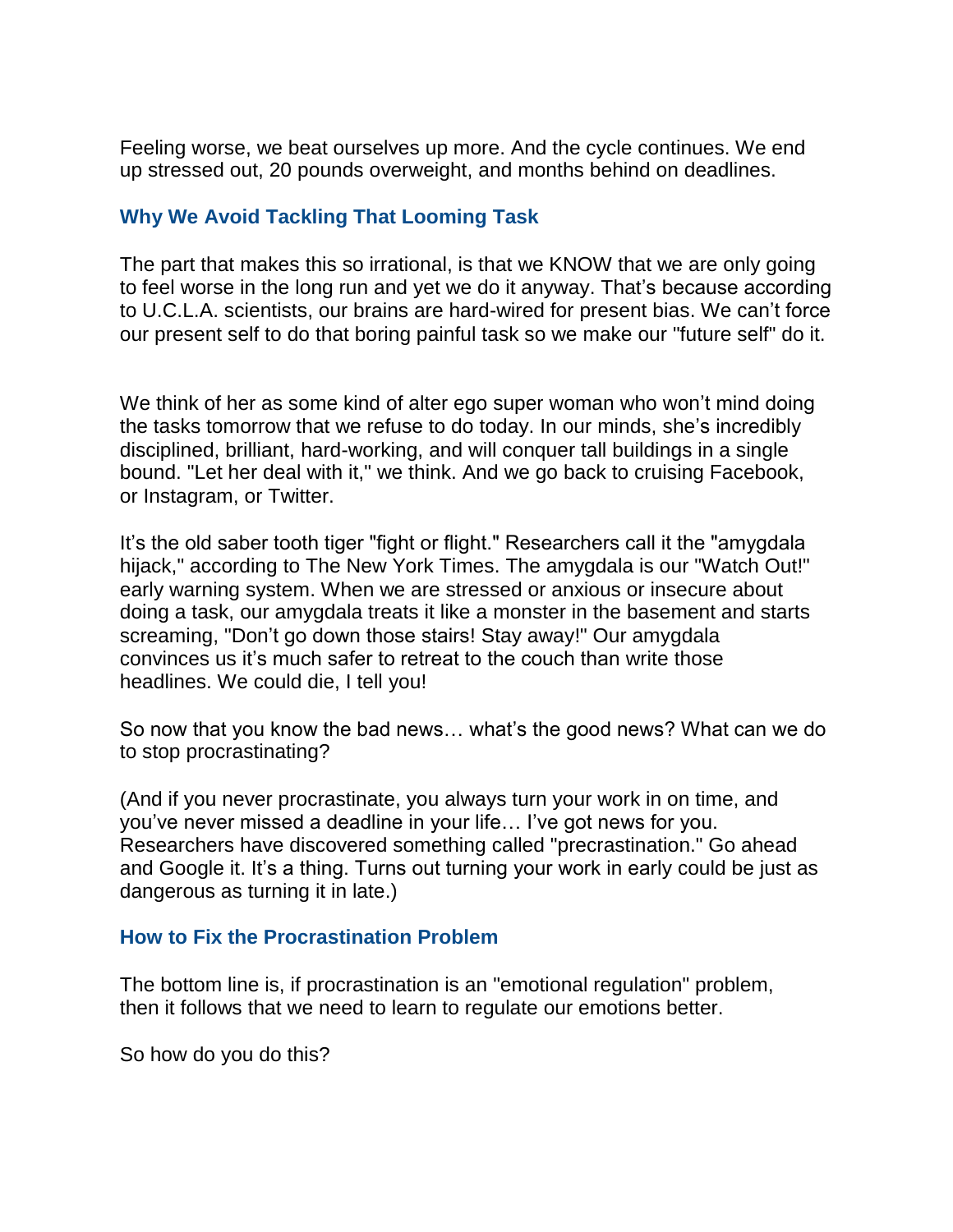

### **Tip #1: Start Your Day With A Gratitude List**

One proven way to improve your mood and motivation is to make a gratitude list. When I wake up feeling anxious about everything I have to do and how far behind I am… I start with a gratitude list. This helps shift my mood. One tool I use is the Best Self Journal for my daily planning that has a morning and evening gratitude list built in.

### **Tip #2: Practice Self-Forgiveness and Self-Compassion**

One of my favorite books is *The Willpower Instinct* by Kelly McGonigal. She shares how nobody believes her when she says self-forgiveness leads to better willpower. Evidently we're all rather brutal and want to punish ourselves with whips and chains for any slip ups. We believe if we are kind to ourselves, we'll backslide and end up homeless begging for change. But it's simply not true!

All the research shows that self-compassion makes you LESS likely to relapse. Plus it increases your motivation and lowers your stress. It also makes you feel better about yourself and boosts positive emotions like optimism, wisdom, and curiosity, according to The New York Times. So drop the whip and start being nicer to yourself when you stumble.

In another study, Dr. Sirois found that those of us who procrastinate tend to have high levels of stress and low levels of self-compassion. She found that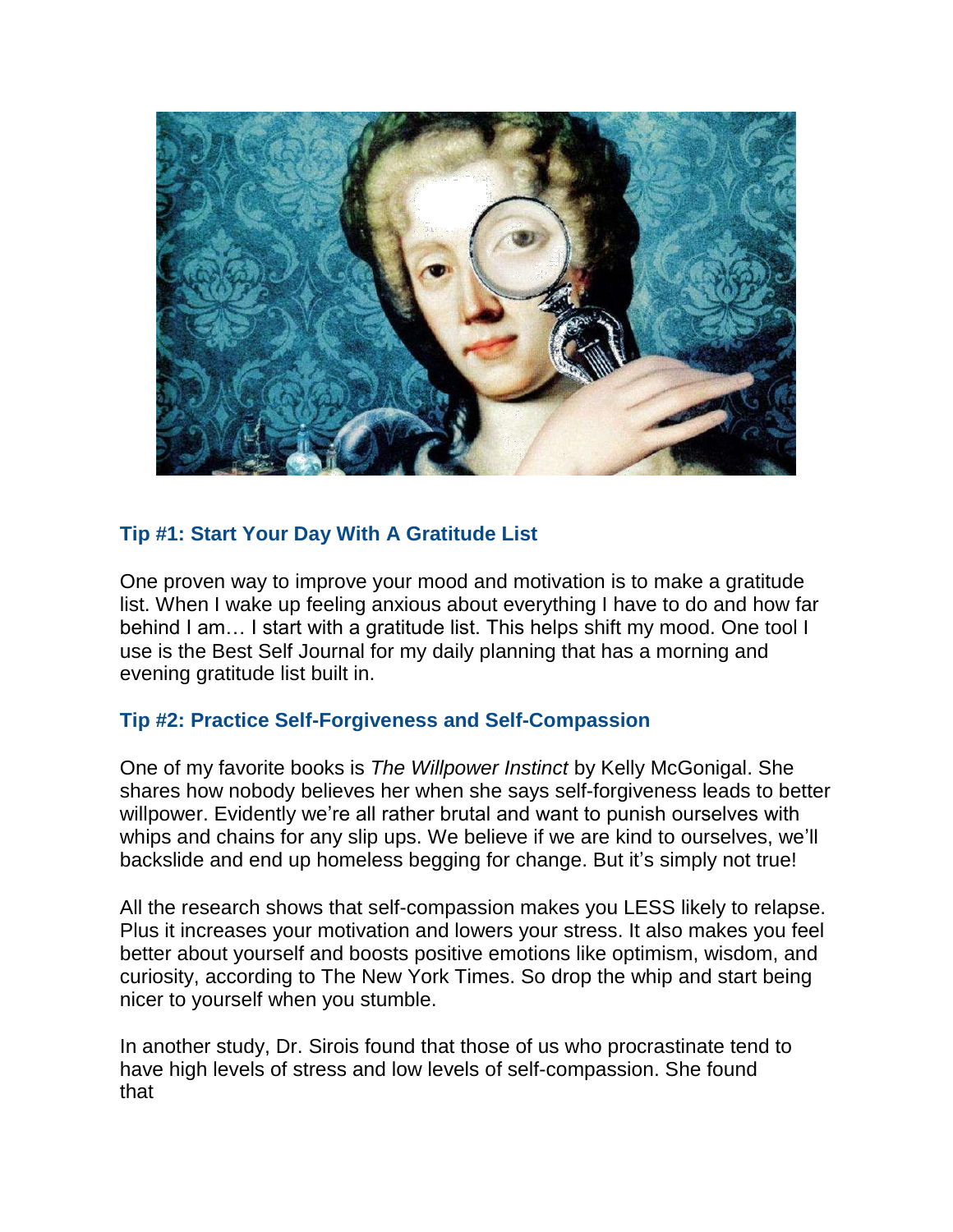practicing self-compassion helps protect you from negative emotions. Good to know!

### **Tip #3: Ask Yourself, Are You Being Unrealistic?**

I've come to realize that part of my problem is that I'm always over-booking and over-scheduling. So there is absolutely no margin for error. And no time to rest. That's a perfect set up for disaster.

Instead of beating yourself up for procrastinating and not getting your work done, ask yourself… Is this schedule even human? Build in time to rest, to relax, to blow off work and go fishing, and allow for Murphy's Law too.

#### **Tip #4: Be The Scientist**

Another tip I got from *The Willpower Instinct* (and The New York Times article) is to be the scientist. Look at everything as an experiment. Cultivate curiosity without judgment. When you procrastinate, get curious. Ask yourself why? What was going on? What feeling were you trying to avoid?

Try to locate that feeling in your body. Notice it. Where is it? My procrastination trigger is anxiety right in the middle of my chest. Like someone is trying to drill through it. Then make like a Zen monk and simply bring your attention to the physical sensation and breathe into it. You may find that it slowly shifts and you don't have to reach for the chocolate or cocaine at all.

In fact, in *The Willpower Instinct*, McGonigal finds that meditation is one of the few things that can increase your willpower. So the Zen monk trick might just get you back to the desk faster too.

#### **Tip #5: You Only Ever Have to Do the Next One Thing**

If you're a procrastinating copywriter, then you've probably suffered through advice like… Break it down into small steps. Do an outline. Make a research document. Use a timer to write. Etc., etc.

But if the problem is you're too anxious and terrified even to start, that's not going to help at all.

Instead try asking yourself, "What is the one next thing I could do?" It could be as simple as open the document or name the file or read this page. When I'm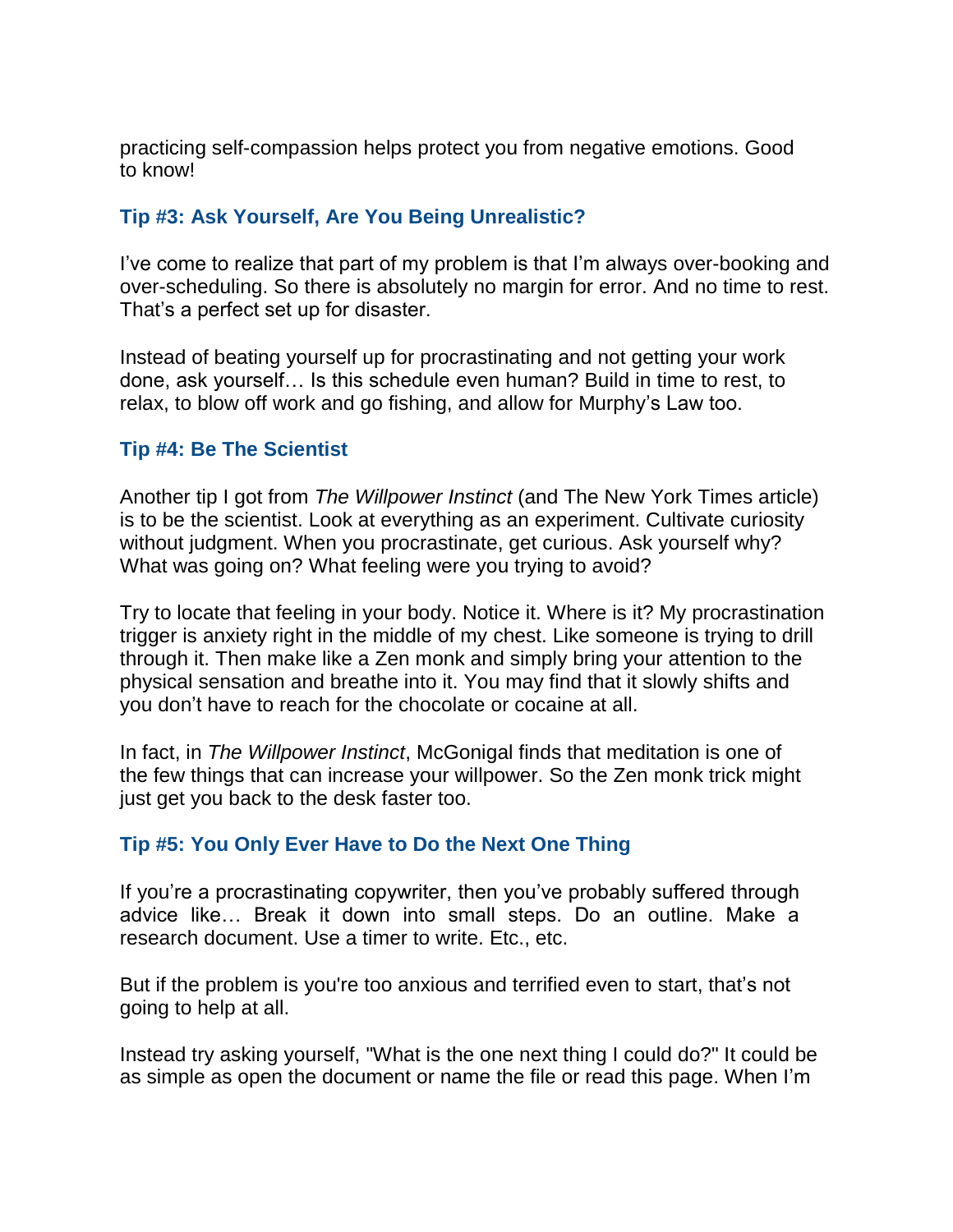struggling with writing a draft and I'm feeling completely overwhelmed and I want to run away, I try to tell myself, "You just have to write one sentence," or "You just have to type the next word."

#### **Tip #6: Make It Harder to Reach**

Gretchen Rubin, author of *Better Than Before: What I Learned About Making and Breaking Habits*, suggests the age-old trick of making your temptations harder to reach. Love procrastinating with Amazon? Kill the one-click order button and make your Amazon password more complicated than a nuclear launch code and do NOT let Google memorize it for you.

The idea is to give your brain long enough to pause so that the feeling will pass. I also suggest taking the dog for a walk or doing a load of laundry to clear your head before giving into temptation.

#### **Tip #7: Take Drugs**

Not that kind! I'm talking about anti-anxiety medications. I've taken prescription medications in the past, but I gained a ton of weight. Now I take an herbal supplement called Serenia that takes the edge off. I've also experimented with CBD oil, which seemed to help. And I avoid caffeine if I can because it only ratchets up my anxiety to heart palpitating levels.

### **Tip #8: Turn It Over To the Good Orderly Direction**

One thing I've learned from all the Al-Anon and AA meetings I've attended is to "turn it over to God" or what I call the "Good Orderly Direction." When you're overwhelmed and stressed out and you don't know what to do next, practice just letting go and turning it over to the universe and asking for help. Not only does this lower your stress level, but you'll be amazed how many great resources show up when you get out of your own way.

#### **Tip #9: Work With Crazy People Who Always Meet Deadlines**

If you're a chronic procrastinator like me, then put people on your team who never miss a deadline. They will push you and keep you on track. They'll hound you and refuse to let you hide. You'll also drive them insane and that can be an issue. But hopefully, you can find some balance and help each other.

I've slowly learned to confide in my mentors and tell them when I'm melting